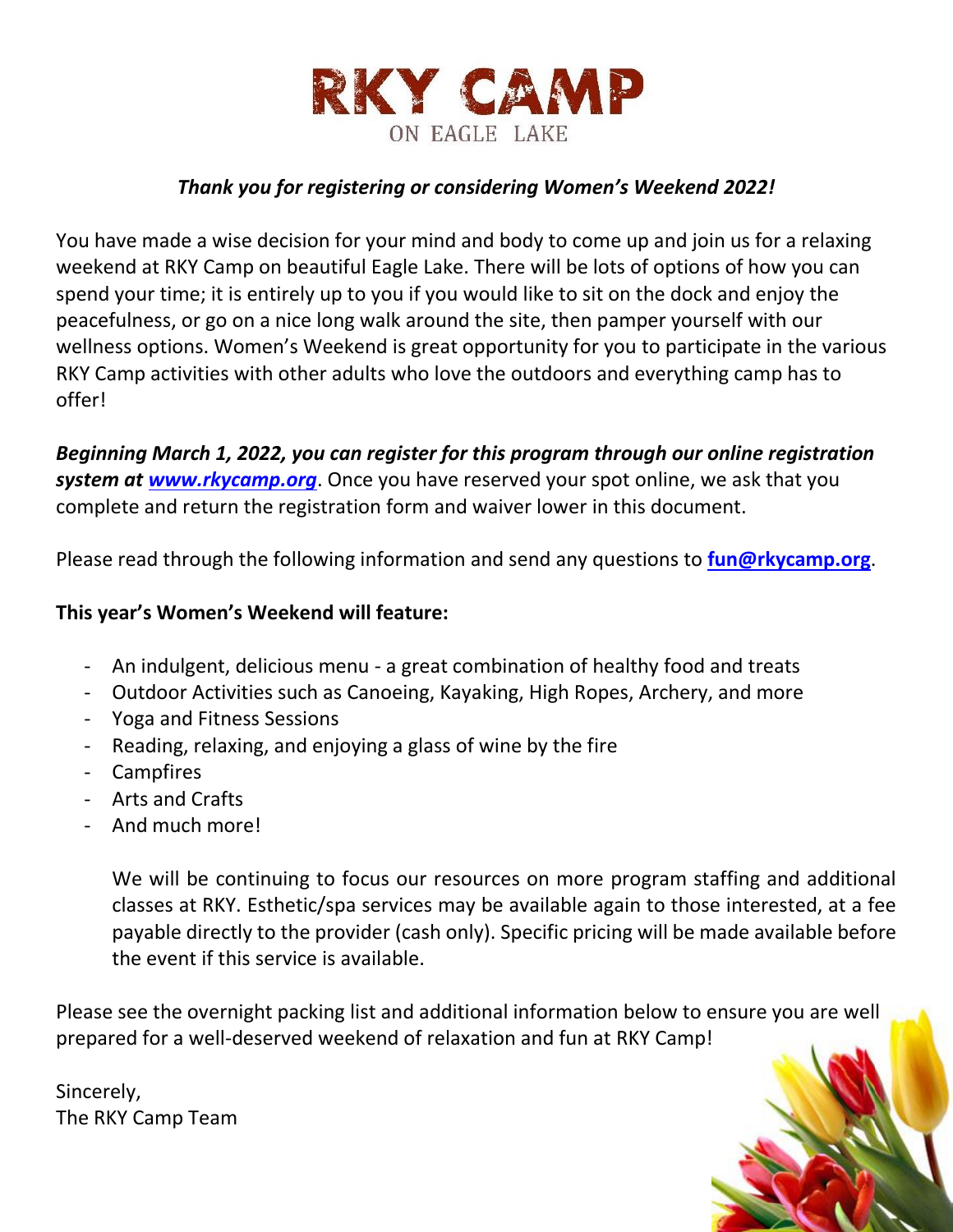# **RKY Camp Women's Weekend June 3-5, 2022 - \$250 + HST**

### **ADDITIONAL INFORMATION**

Women's Weekend is an exciting time to kick back, relax, and hang out with old friends and new! Our hope is that you will return home having conquered a new challenge at RKY Camp while recharging your batteries.

Women are more than welcome to come with a group of friends or as an individual. We encourage ladies to make cabin requests and arrangements so that we can ensure everyone has the best time possible.

RKY Camp will have sign-ups for each activity offered and women can choose to participate or relax. RKY activities will begin with breakfast and proceed throughout the day until after dinner. Women are able to use RKY Camp's site as they choose (Ex. morning or afternoon walk, reading in the boathouse or simply getting that well deserved sleep in).

RKY Camp Staff will only be supervising and facilitating planned activities, however feel free to use our site as your home away from home.

We ask that all women attending be 19 years or older. Daughters under the supervision of their guardians are welcome to attend.

### **SUGGESTED OVERNIGHT PACKING LIST**

- Enough warm and cool clothes for the weekend (come prepared for all types of weather)
	- o Suggested: long pants, shorts, t-shirt x 2, long sleeve shirt, fleece & vest or thicker jacket
- Rain Jacket (umbrella, rain pants, and boots; optional but nice if it rains)
- Sunscreen, sunglasses, sun hat
- Swim suit and towel
- Sturdy shoes for wearing around camp
- Slippers or slip on sandals are nice for wearing inside (optional)
- Pillow and sleeping bag or bedding (please be prepared for colder temperatures at night)
- Toiletries
- Flashlight (there is no overhead lighting at RKY camp)
- Water bottle
- Toque & mittens (optional, but nice for cool June nights)
- BYOB (we encourage non-glass containers)

**Please register online starting March 1, 2022 at [www.rkycamp.org](http://www.rkycamp.org/) or by contacting the RKY Camp Office at [fun@rkycamp.org](mailto:fun@rkycamp.org)**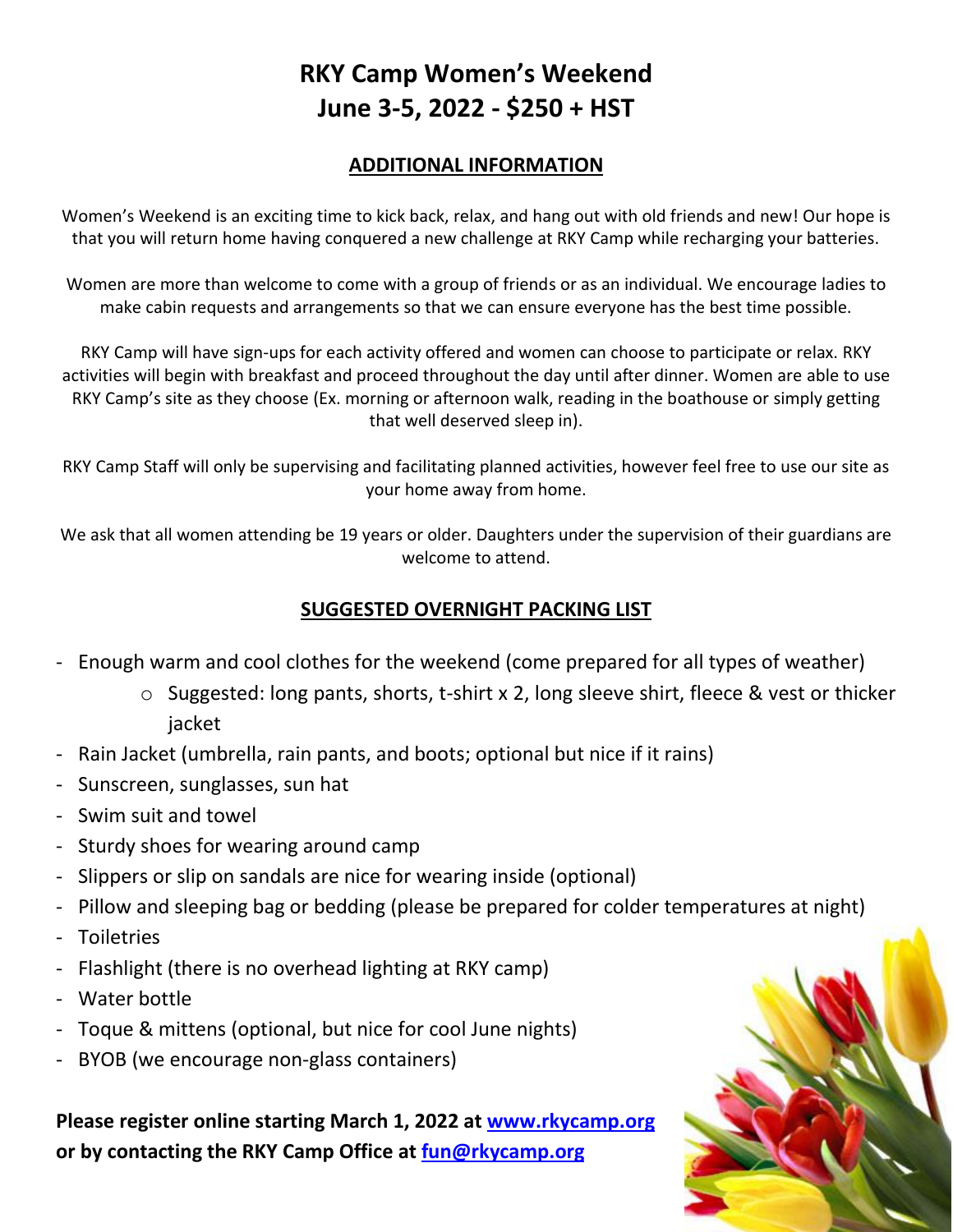# **SAMPLE WOMEN'S WEEKEND SCHEDULE Actual Schedule will be sent out before the trip.**

| Friday                         |                | Saturday                                                            | <b>Sunday</b>              |                          |  |
|--------------------------------|----------------|---------------------------------------------------------------------|----------------------------|--------------------------|--|
|                                |                | 7:30 Morning Power Walking                                          | 7:30 Morning Power Walking |                          |  |
|                                |                | Or                                                                  | Or                         |                          |  |
|                                |                | Polar Bear Dip                                                      |                            | Polar Bear Dip           |  |
|                                | 8:30 Breakfast |                                                                     | 8:30 Breakfast             |                          |  |
|                                |                | Workout                                                             | 9:15                       | Archery                  |  |
|                                | 9:15           | <b>Rock Climbing</b>                                                |                            | <b>Strength Training</b> |  |
|                                |                | Intro to Kayaking                                                   |                            | Arts and Crafts          |  |
|                                |                | Rock Climbing and Dangle a<br>Maze                                  | 10:30                      |                          |  |
|                                | 10:30          | Tai Chi                                                             |                            | Low Ropes                |  |
|                                |                | Canoeing Lesson                                                     |                            | Arts and Crafts          |  |
|                                |                | Open Swimming                                                       |                            | Free Time                |  |
|                                | 11:45          | <b>Free Time</b>                                                    | 11:45                      | Open Swimming            |  |
|                                |                | 12:30 Lunch                                                         | 12:30 Lunch                |                          |  |
|                                | $9:30 - 4:30$  | Booking of esthetic services.                                       |                            |                          |  |
|                                |                | Fees to be paid to provider TBD                                     |                            | Good Byes and Departure  |  |
|                                | 1:30           | Dangle a Maze and Rock                                              | See you Next Year!         |                          |  |
|                                |                | Climbing<br>Canoe to Middle Island                                  |                            |                          |  |
|                                |                | (2 program blocks)                                                  |                            |                          |  |
|                                |                | Archery                                                             |                            |                          |  |
| 6:30pm                         | 3:00           | Vertical Playground &<br>Postman's Walk                             |                            |                          |  |
| <b>Arrival Starts</b>          |                | Canoe to Middle Island                                              |                            |                          |  |
| Settle into Cabins             |                | (2 program blocks)                                                  |                            |                          |  |
|                                |                | Hike to Beaver Dam                                                  |                            |                          |  |
| 7:30 pm                        |                | Free Time                                                           |                            |                          |  |
| Greeting and Appetizers in     | 4:30           | Frisbee Golf                                                        |                            |                          |  |
| the Homestead                  |                | 5:30 Dinner                                                         |                            |                          |  |
| Get to know you games<br>(A  ) |                | 7:30 Capture the Flag or other Outdoor Group<br>Game!               |                            |                          |  |
| <b>Activity Sign Ups</b>       |                | 8:00 Group Sunset Tai Chi                                           |                            |                          |  |
| <b>Casual Campfire Social</b>  |                | Campfire at Duffy's                                                 |                            |                          |  |
|                                | Time to Relax! | 9:00 Snack in the Homestead                                         |                            |                          |  |
|                                |                |                                                                     |                            |                          |  |
|                                |                | Fire in Homestead or at Duffy's, board games, cards, sleeping, etc. |                            |                          |  |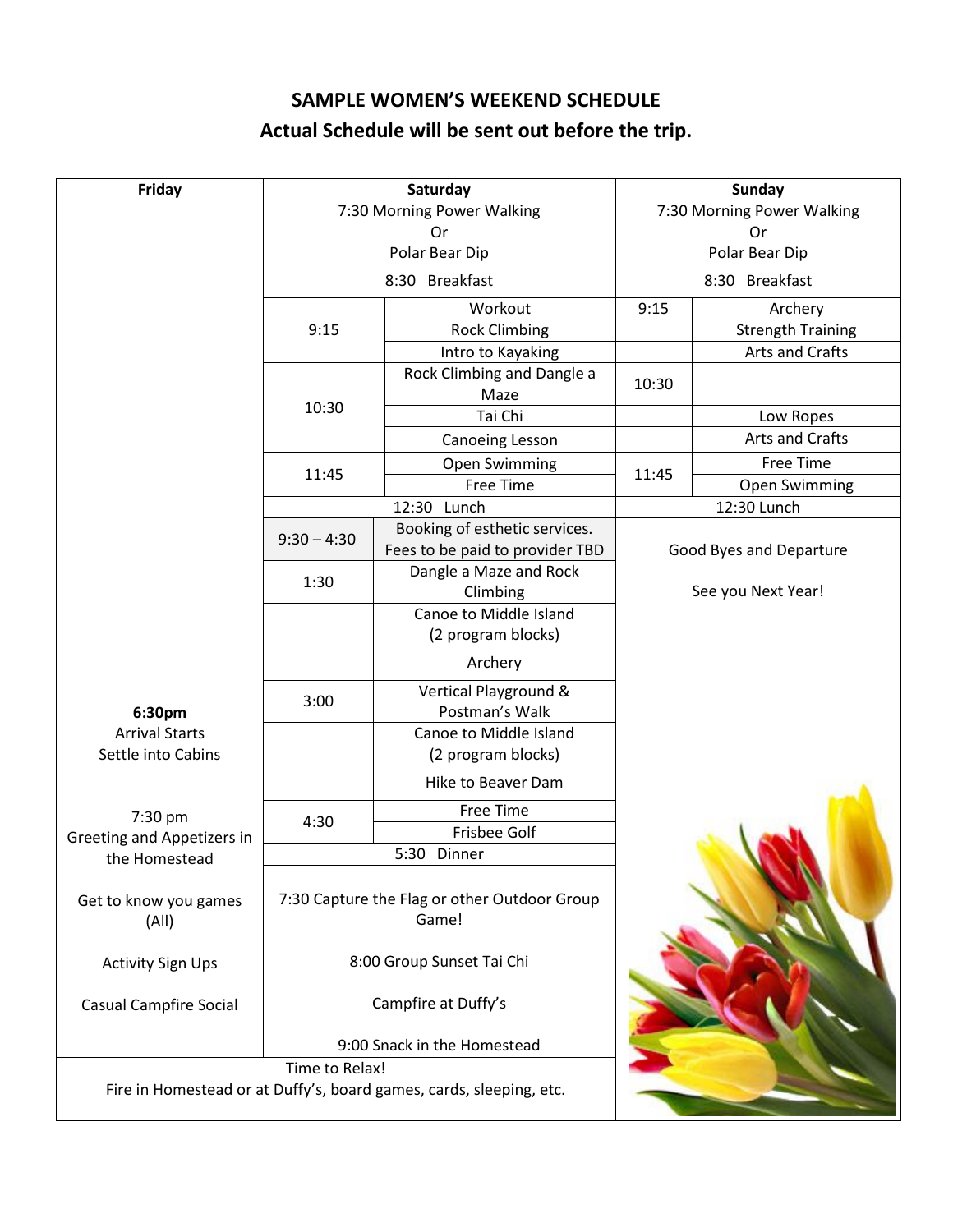# **RKY Camp Women's Weekend 2022 June 3-5, 2022 \$250 + HST per guest**

| <b>RKY Camp Registration 2022</b>                                                                                |                                         |                             |                    |             |                                                                                               |                                                                   |  |  |  |
|------------------------------------------------------------------------------------------------------------------|-----------------------------------------|-----------------------------|--------------------|-------------|-----------------------------------------------------------------------------------------------|-------------------------------------------------------------------|--|--|--|
| Participant Name:                                                                                                |                                         |                             |                    | Birth date: | Health Insurance Provider &<br>Policy # (Out of province                                      |                                                                   |  |  |  |
| Ontario Health Card #:                                                                                           |                                         |                             | <b>Issue Date:</b> |             | <b>Expiry Date:</b>                                                                           | participants):                                                    |  |  |  |
|                                                                                                                  |                                         |                             |                    |             |                                                                                               |                                                                   |  |  |  |
| <b>Participant Contact Information</b>                                                                           |                                         |                             |                    |             | <b>Emergency CONTACT #1</b>                                                                   |                                                                   |  |  |  |
| Name                                                                                                             |                                         |                             |                    |             | Name                                                                                          |                                                                   |  |  |  |
| Last:<br>First:                                                                                                  |                                         |                             |                    |             | Last:<br>First:                                                                               |                                                                   |  |  |  |
| Address:                                                                                                         |                                         |                             | Apt #              | Home Phone: | Cell Phone:                                                                                   |                                                                   |  |  |  |
| City:                                                                                                            | Province:                               | Postal Code:                |                    |             | Work Phone:                                                                                   | Relationship to Participant:                                      |  |  |  |
| Home Phone:<br>Work:                                                                                             |                                         | <b>Emergency CONTACT #2</b> |                    |             |                                                                                               |                                                                   |  |  |  |
| Cell Phone:                                                                                                      |                                         |                             | Email:             |             | Name                                                                                          |                                                                   |  |  |  |
|                                                                                                                  |                                         | First:<br>Last:             |                    |             |                                                                                               |                                                                   |  |  |  |
|                                                                                                                  |                                         |                             |                    | Home Phone: | Cell Phone:                                                                                   |                                                                   |  |  |  |
|                                                                                                                  |                                         |                             |                    | Work Phone: | Relationship to Participant:                                                                  |                                                                   |  |  |  |
|                                                                                                                  | HEALTH HISTORY AND PERSONAL INFORMATION |                             |                    |             |                                                                                               |                                                                   |  |  |  |
| Are your immunizations up to date:<br>Yes<br>0                                                                   |                                         |                             |                    |             | Dietary Needs:<br>$\Box$ Vegetarian $\Box$ Lactose Intolerant $\Box$ Gluten Free $\Box$ Other |                                                                   |  |  |  |
| History of Communicable Diseases and Health Issues (Please Describe)<br>0                                        |                                         |                             |                    |             | Please provide any additional required details:                                               |                                                                   |  |  |  |
| Ω<br>Ω<br>□                                                                                                      |                                         |                             |                    |             | Allergies : Please describe any allergies that you have, including type                       |                                                                   |  |  |  |
| $\Box$<br>Hepatitis _____________________<br>о                                                                   |                                         |                             |                    |             |                                                                                               |                                                                   |  |  |  |
| □<br>Mumps<br>□                                                                                                  |                                         |                             |                    |             |                                                                                               |                                                                   |  |  |  |
| □<br>Epilepsy ________________________                                                                           |                                         |                             |                    |             |                                                                                               |                                                                   |  |  |  |
| Fainting ________________________<br>O<br>Heart Condition ________________________<br>$\Box$                     |                                         |                             |                    |             |                                                                                               | Please indicate any required medications while at camp and dosage |  |  |  |
| Frequent Colds ______________________<br>$\Box$                                                                  |                                         |                             |                    |             |                                                                                               |                                                                   |  |  |  |
| $\Box$                                                                                                           |                                         |                             |                    |             |                                                                                               |                                                                   |  |  |  |
| If you are attending Women's Weekend with a group or a friend, please indicate their FIRST AND LAST NAMES below: |                                         |                             |                    |             |                                                                                               |                                                                   |  |  |  |
|                                                                                                                  |                                         |                             |                    |             |                                                                                               |                                                                   |  |  |  |
| 3.                                                                                                               |                                         |                             |                    |             |                                                                                               |                                                                   |  |  |  |
| 5.                                                                                                               |                                         |                             |                    |             |                                                                                               |                                                                   |  |  |  |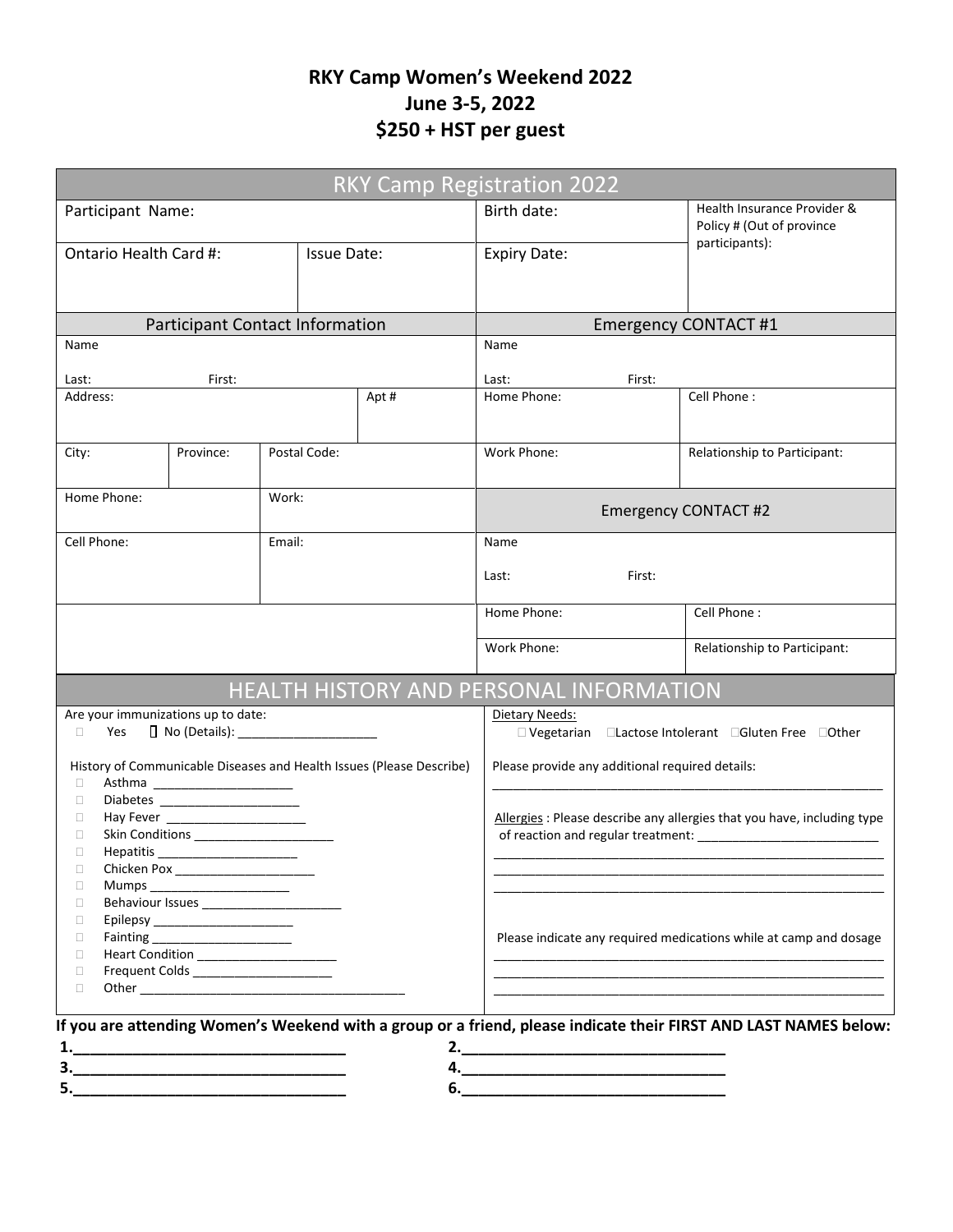# RKY CAMP 2022 – AUTHORIZATION, ASSUMPTION, RELEASE AND INDEMNITY

Page 1

#### **Registration and Cancellation Policy**

I, the undersigned custodial parent/guardian of the participant, understand and agree to the following RKY Camp policies:

- Participation in all RKY Camp programs is allocated on a first-come first-serve basis.
- All RKY Camp fees are subject to 13% HST.
- Incomplete applications will not be processed.
- **Full fee due upon registration**
- Returned cheques or payments that are unable to be processed will be assessed a fee of \$25.00 for return.
- Cancellations on or after May 1st, 2022 will be allowable for medical reasons only. To qualify for a full refund (less any administrative fees) a Medical Certificate (i.e. doctor's note) must accompany written notice of cancellation. **No refund of any amount will be granted for non-medical cancellations received on or after May 1st , 2022.**
- Refunds will not be issued where a participant is removed from the RKY Camp program for any of the following reasons: at the choice or request of the participant or the participant's custodial parent/guardian, due to behavioral issues, or due to medical reasons.
- RKY Camp reserves the right to cancel registration if the participant's medical information is not completed and if signed authorization is not returned to the RKY Camp Office prior to the commencement of the camp session.
- RKY Camp reserves the right to cancel programs two weeks prior to their start date due to poor registration numbers. In the event of a cancellation due to poor registration numbers, full refunds will be provided for each participant.
- All cancellations and withdrawals from the RKY Camp must be made in writing to the RKY Camp Office.

#### **Loss/Theft and Vandalism**

RKY Camp is not responsible for lost, stolen or misplaced belongings of any kind. All valuables and belongings are brought to RKY Camp at the risk of the participant. RKY Camp reserves the right to charge any user of our site should equipment be intentionally broken, vandalized, or destroyed.

#### **Removal from Camp Program**

I, the undersigned participant, understand and agree that intentional behavior by a participant that puts the participant or others at physical or emotional risk may result in immediate dismissal from the RKY Camp program. In addition, possession of illegal or harmful substances will result in immediate dismissal from the RKY Camp program. Any expenses incurred due to dismissal from the RKY Camp program will be my sole responsibility. I, or a person I have designated in writing, must be available myself should I be dismissed from the RKY Camp program or should any emergency arise which requires emergency transportation of myself. I acknowledge that no refund will be provided to participants leaving camp prior to the end of the program due to disciplinary action.

#### **Media Release and Promotional Materials**

I understand that RKY Camp reserves the right to publish, reproduce, distribute and use for promotional purposes any videos, photographs and audio recordings of all participants enrolled in their programs. These materials shall be used without any compensation and are the property of RKY Camp. Photos, video and audio clips may appear on but are not limited to RKY Camp print materials, website, social media and other media outlets.

#### **Assumption and Acknowledgement of Risk**

I understand that there is some risk involved in the activities offered by the RKY Camp, both on and off the camp property. I have been given the opportunity to inquire about the safety and behavior standards enforced at RKY Camp. I understand that despite all reasonable precautions being in place to provide proper organization, supervision, and equipment for all activities, circumstances may arise which are not foreseeable or which are beyond the control of the RKY Camp. I understand and acknowledge that RKY Camp is not responsible for any damages caused by the delay or failure to perform or complete any activities or to provide any transportation or accommodation related to the program when the delay or failure is due to fires, strikes, floods, acts of God, lawful acts of public authorities, or delays or defaults caused by common carriers, which cannot reasonably be foreseen or provided against.

I acknowledge and assume any and all risks associated with my participation in the program. I wish to participate in the program.